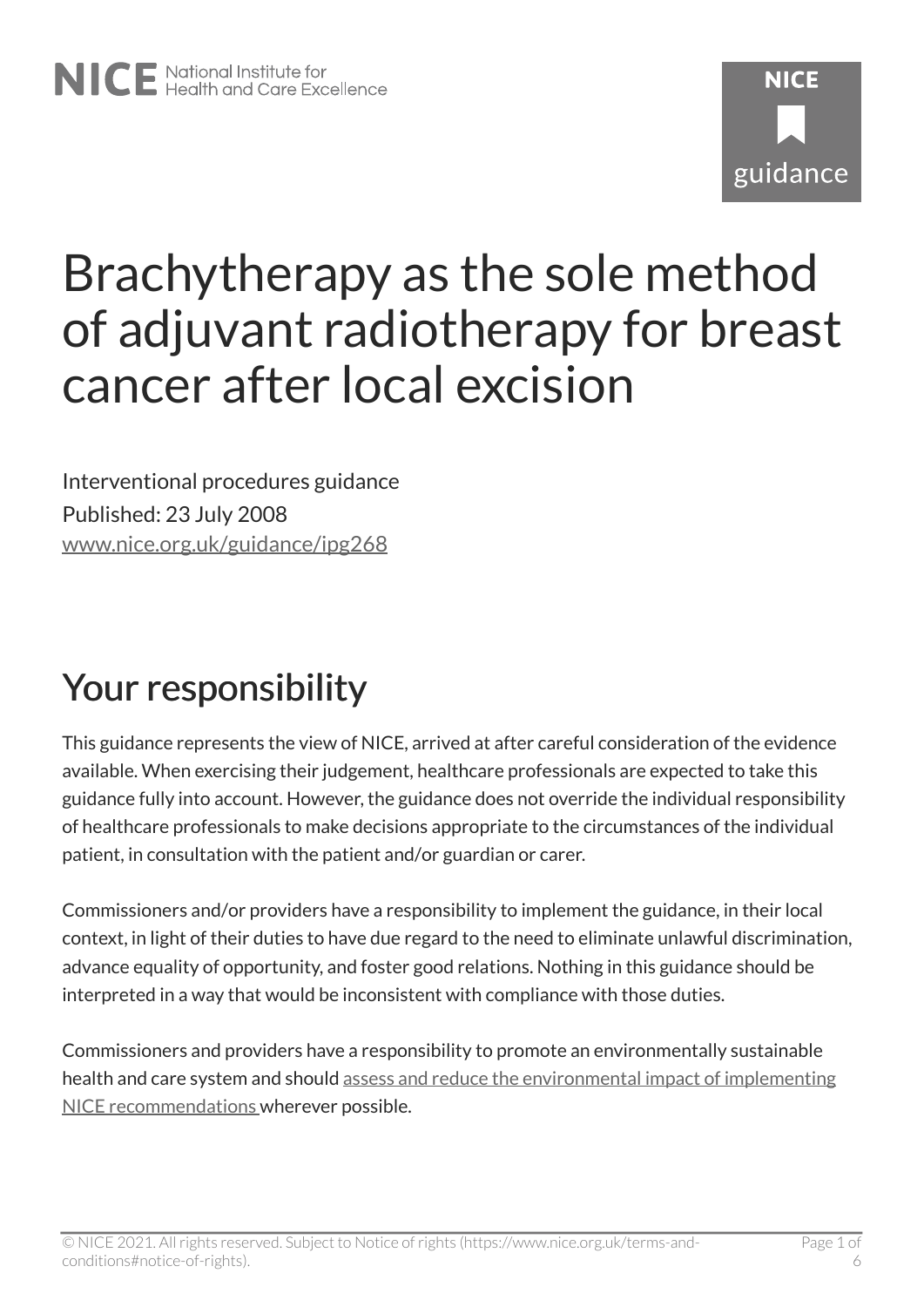# 1 Guidance

1.1 Current evidence on brachytherapy as the sole method of adjuvant radiotherapy for breast cancer after local excision (referred to hereafter as 'brachytherapy') raises no major safety concerns. Current evidence on its efficacy is limited in quantity and there is little information on long-term outcomes (5 years or more). Therefore, this procedure should be used only in the context of research, which should address control of local disease with a minimum of 5 years of follow-up. The Institute may review the procedure upon publication of further evidence.

# 2 The procedure

### 2.1 Indications and current treatments

2.1.1 The evidence on which this guidance was based is derived from treatment of breast cancer in women. Treatment depends on pathology, stage and grade. Surgery is usually the first option and may involve removing all (mastectomy) or local excision of the breast. To reduce the risk of recurrence, adjuvant chemotherapy, hormone therapy and/or radiotherapy can be used.

### 2.2 Outline of the procedure

2.2.1 Brachytherapy can be delivered by an interstitial or a balloon technique under local or general anaesthesia. The aim is to reduce local recurrence. In interstitial brachytherapy, a number of catheters are inserted into the breast tissue surrounding the excised tumour bed. Wires incorporating radioactive implants are inserted through the catheters and left in place for a few minutes (high dose rate) or a few days (low dose rate). In balloon brachytherapy, a balloon device attached to a catheter is inserted through a small incision, into the excised tumour bed, and the balloon is inflated with the aim of coming into close contact with the surrounding breast tissue. The catheter is connected to a computercontrolled high dose rate radiotherapy machine which inserts a radioactive source. Balloon brachytherapy requires a number of treatment sessions over several days. After each session the radioactive source is removed and the catheter disconnected.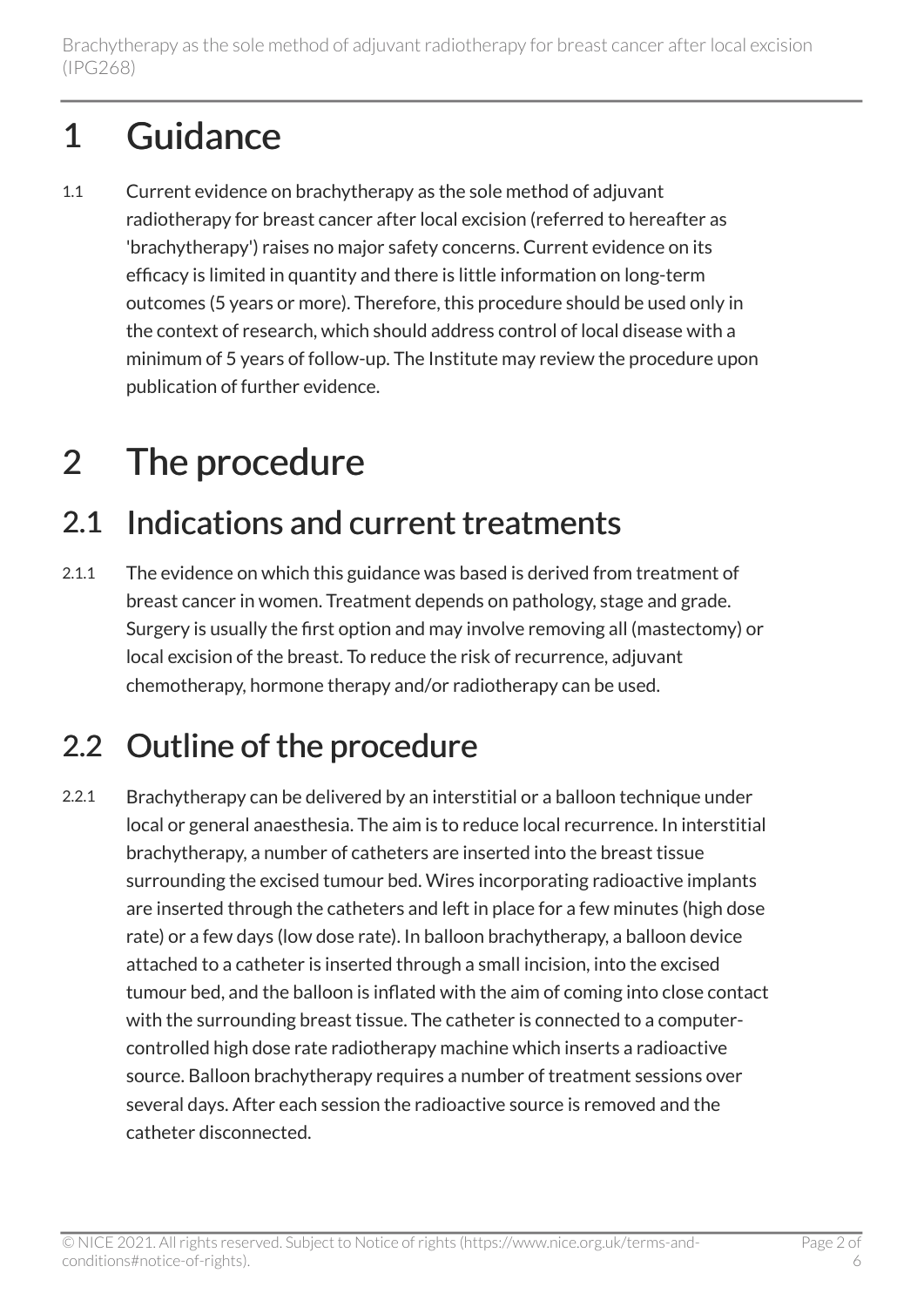*Sections 2.3 and 2.4 describe efficacy and safety outcomes which were available in the published literature and which the Committee considered as part of the evidence about this procedure. For more details, refer to the Sources of evidence.* 

## 2.3 Efficacy

- 2.3.1 In a randomised controlled trial of 258 patients treated with interstitial brachytherapy or whole-breast external beam radiotherapy, 5-year actuarial local recurrence rates were 5% (6/128) and 3% (4/130), respectively ( $p = 0.50$ ). There were no statistically significant differences in 5-year overall (95% versus 92%) or cancer-specific survival (98% versus 96%) (absolute numbers not given).
- 2.3.2 A non-randomised controlled trial of 398 patients treated with interstitial brachytherapy or external beam radiotherapy reported no statistically significant difference in 5-year actuarial rates of ipsilateral breast tumour recurrence between the two groups (1% in both, p = 0.65). Five-year overall actuarial survival rates were 87% in the interstitial brachytherapy and 93% in the external beam radiotherapy groups, respectively ( $p = 0.23$ ). A second nonrandomised controlled trial of 144 patients reported local or regional recurrence in 8% (4/51) in the brachytherapy group compared with 5% (5/94) in the external beam radiotherapy group after median follow-up of 75 months ( $p =$ 0.23). Disease-free survival at median follow-up of 75 months was 88% in the brachytherapy group and 92% in the external beam radiotherapy group (p value not stated; absolute numbers not given).
- 2.3.3 A case series of 1440 patients treated with balloon brachytherapy reported a 3-year actuarial survival rate of 96% in 400 of these patients. The 3-year actuarial rate of ipsilateral breast tumour recurrence was 2%.
- 2.3.4 The Specialist Advisers considered key efficacy outcomes to include local and regional recurrence rates, cancer-specific mortality, cosmetic outcome and quality-of-life outcomes.

### 2.4 Safety

2.4.1 In a case series of 103 patients, 17% of 75 patients treated with interstitial brachytherapy developed grade 1 and 5% developed higher grades of skin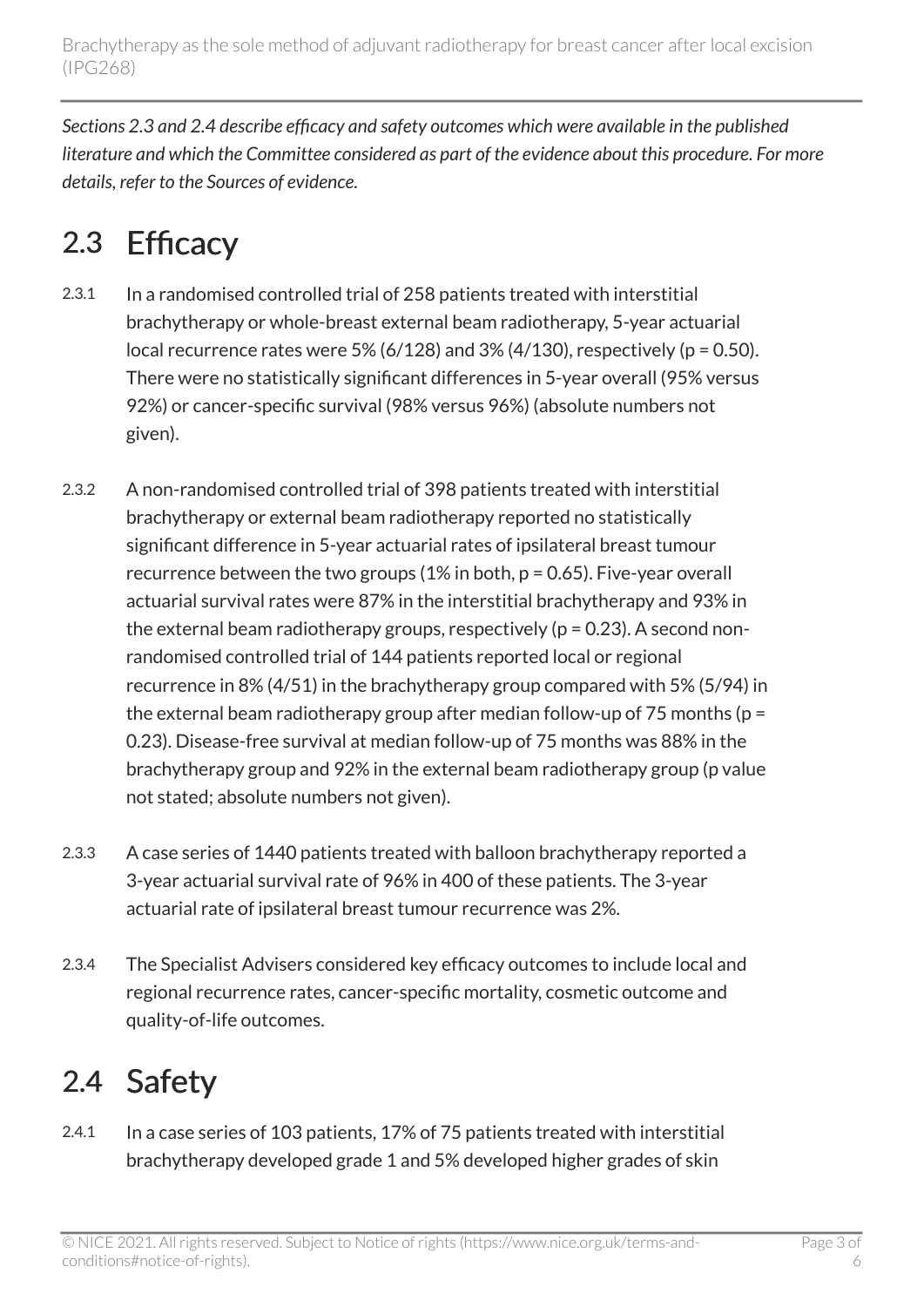erythema, compared with 43% and 0%, respectively, of 28 patients treated with balloon brachytherapy ( $p = 0.01$  and 0.06, respectively). In this study, subcutaneous fibrosis occurred in 32% of patients treated with interstitial brachytherapy and 11% of patients treated with balloon brachytherapy (p = 0.04). There was no statistically significant difference in symptomatic fat necrosis (12% for interstitial brachytherapy and 7% for balloon brachytherapy, p = 0.73) (absolute numbers not given).

- 2.4.2 Complications of interstitial and balloon brachytherapy included: fat necrosis in 2% (22/1449) to 16% (8/50); symptomatic seromas in 10% (8/80) and 11% (153/1449); fibrosis in 10% (5/50) and 19% (53/274); telangiectasia in 2% (1/ 50) and 13% (35/274); breast pain in 3% (3/89) and 7% (20/274); and infection in 3% (9/274), 8% (92/1140) and 9% (4/43) of patients. A case series of 70 patients reported two severe infections (one mastitis and one abscess).
- 2.4.3 The Specialist Advisers considered adverse events to include erythema, infections, seroma formation, breast fibrosis, fat necrosis, skin telangiectasias, breast pain, oedema and hyperpigmentation.

### 2.5 Other comments

2.5.1 The Committee's recommendations were influenced by their view that any procedure for the treatment of early breast cancer should be supported by good quality evidence from large numbers of patients.

# 3 Further information

3.1 The Institute is developing clinical guidelines on early and advanced breast cancer [Now published as 'Breast cancer (early & locally advanced): diagnosis [and treatment'](http://www.nice.org.uk/guidance/cg80) and ['Advanced breast cancer: diagnosis and treatment'](http://www.nice.org.uk/guidance/cg81)] and has published an update to the manual ['Improving outcomes in breast cancer'.](http://www.nice.org.uk/guidance/csgbc) The Institute has published interventional procedures guidance on [interstitial laser](http://www.nice.org.uk/guidance/ipg89)  [therapy for breast cancer](http://www.nice.org.uk/guidance/ipg89), [low dose rate brachytherapy for localised prostate](http://www.nice.org.uk/guidance/ipg132)  [cancer](http://www.nice.org.uk/guidance/ipg132), [pre-operative high dose rate brachytherapy for rectal cancer,](http://www.nice.org.uk/guidance/ipg201) [high dose](http://www.nice.org.uk/guidance/ipg160) [rate brachytherapy for carcinoma of the cervix](http://www.nice.org.uk/guidance/ipg160) and [high dose rate](http://www.nice.org.uk/guidance/ipg174)  [brachytherapy for prostate cancer.](http://www.nice.org.uk/guidance/ipg174)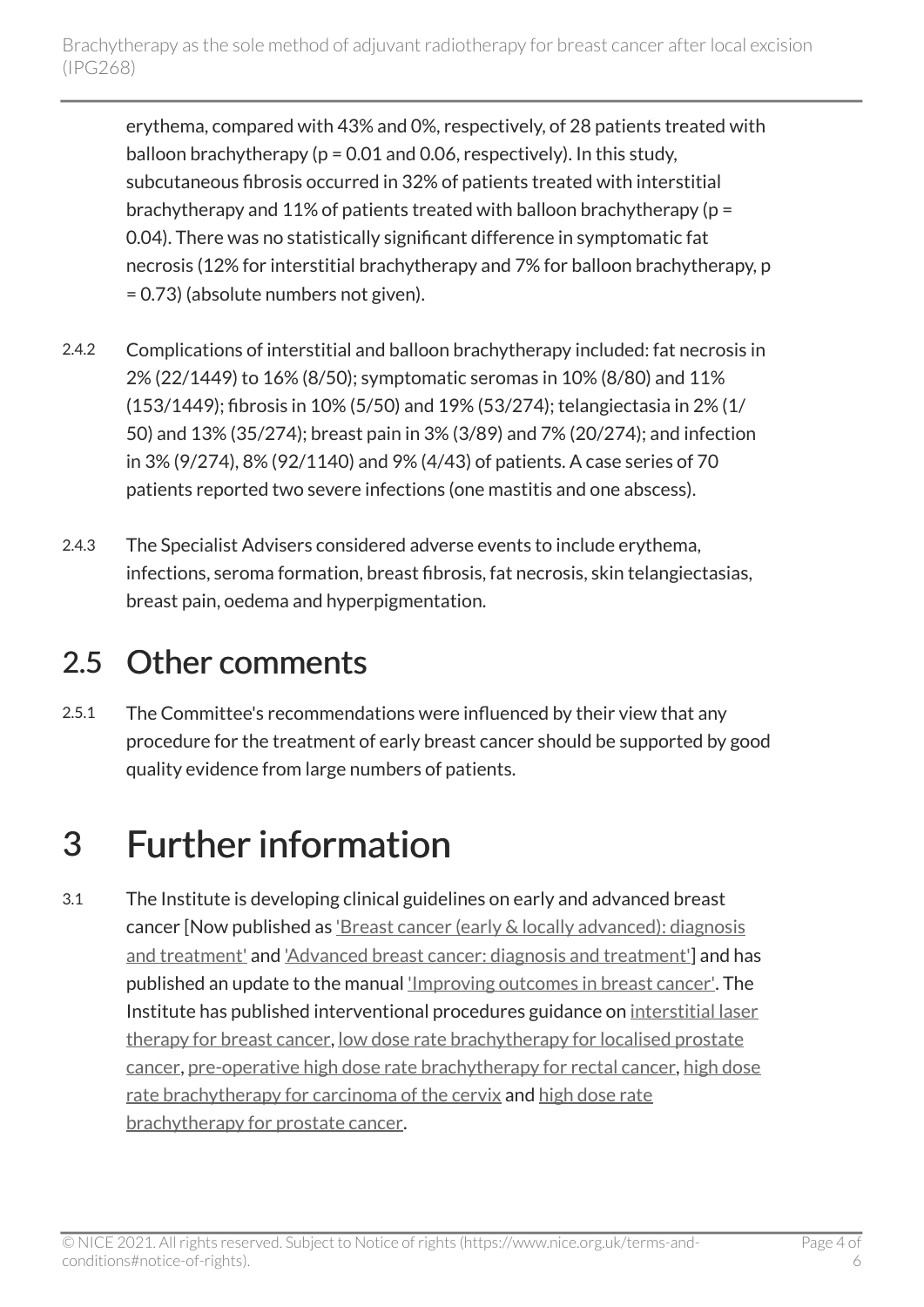Brachytherapy as the sole method of adjuvant radiotherapy for breast cancer after local excision (IPG268)

#### Sources of evidence

The evidence considered by the Interventional Procedures Advisory Committee is described in the [overview](http://www.nice.org.uk/guidance/ipg268/resources/brachytherapy-as-the-sole-method-of-adjuvant-radiotherapy-for-breast-cancer-after-local-excision-interventional-procedures-overview2).

### Information for patients

NICE has produced [information describing its guidance on this procedure for patients and their](http://www.nice.org.uk/guidance/ipg268/informationforpublic) [carers](http://www.nice.org.uk/guidance/ipg268/informationforpublic) ('Understanding NICE guidance'). It explains the nature of the procedure and the decision made, and has been written with patient consent in mind.

# 4 About this guidance

NICE interventional procedure guidance makes recommendations on the safety and efficacy of the procedure. It does not cover whether or not the NHS should fund a procedure. Funding decisions are taken by local NHS bodies after considering the clinical effectiveness of the procedure and whether it represents value for money for the NHS. It is for healthcare professionals and people using the NHS in England, Wales, Scotland and Northern Ireland, and is endorsed by Healthcare Improvement Scotland for implementation by NHSScotland.

This guidance was developed using the NICE [interventional procedure guidance](http://www.nice.org.uk/about/what-we-do/our-programmes/nice-guidance/nice-interventional-procedures-guidance) process.

It has been incorporated into the [NICE pathway on early and locally advanced breast cancer](http://pathways.nice.org.uk/pathways/early-and-locally-advanced-breast-cancer), along with other related guidance and products.

We have produced a [summary of this guidance for patients and carers.](http://www.nice.org.uk/guidance/ipg268/informationforpublic) Information about the evidence it is based on is also [available](http://www.nice.org.uk/guidance/ipg268).

#### Changes since publication

10 January 2012: minor maintenance.

#### Your responsibility

This guidance represents the views of NICE and was arrived at after careful consideration of the available evidence. Healthcare professionals are expected to take it fully into account when exercising their clinical judgement. This guidance does not, however, override the individual responsibility of healthcare professionals to make appropriate decisions in the circumstances of